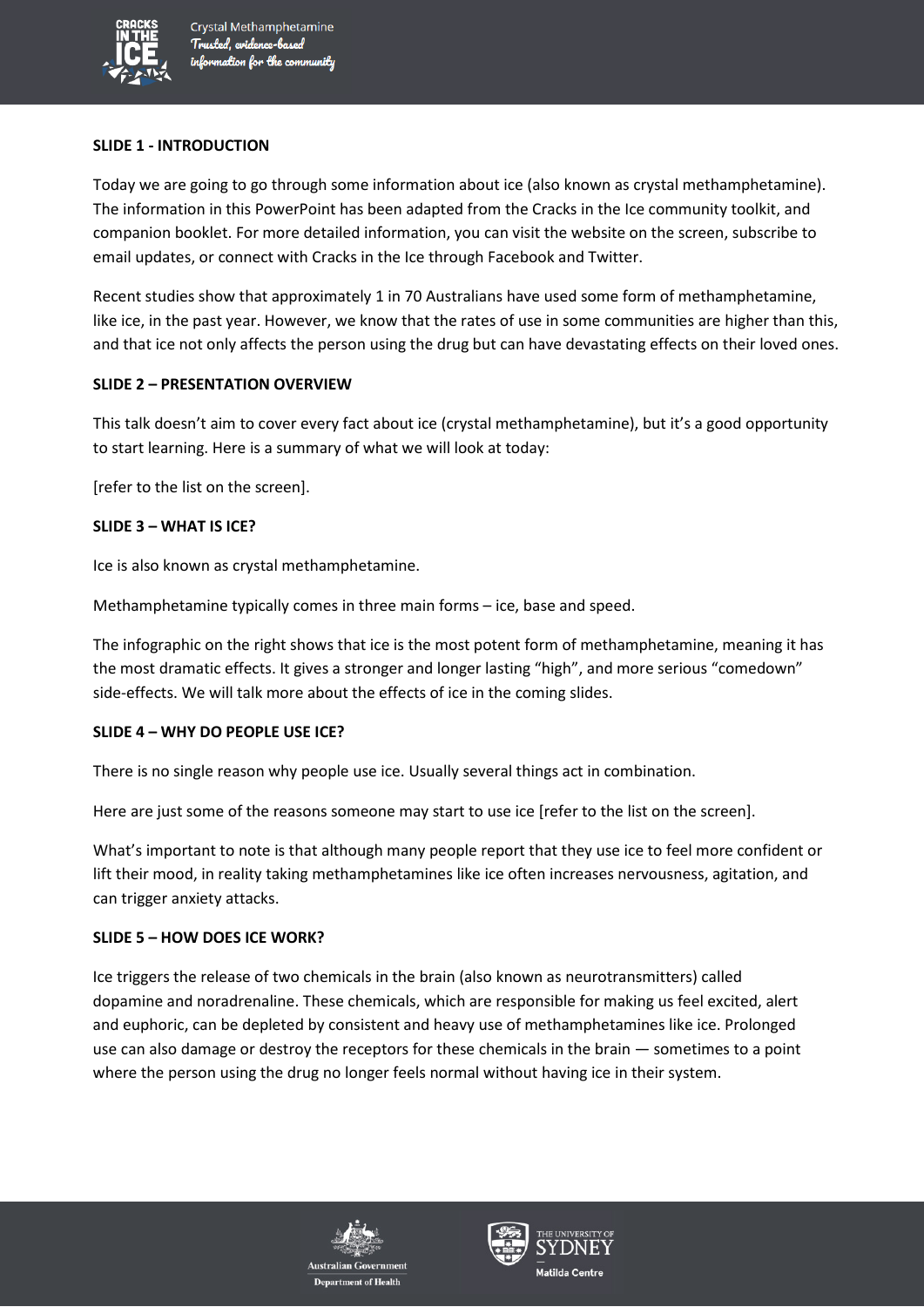

### **SLIDE 6 – PHYSICAL EFFECTS**

The effects of ice can be long lasting, often persisting for between 4 and 12 hours depending on how much ice is consumed. Although the effects of ice can usually be felt quickly, it can take 1 to 2 days to entirely leave the body. Some of the physical effects of ice are listed in the infographic [allow time for audience to look, or presenter can read through some of these].

## **SLIDE 7 – COMEDOWN AND CRASH PHASES**

A 'comedown' or 'crash' phase is often experienced as the drug starts to wear off. These feelings can last a few days and symptoms can include [refer to the list on the slide].

Withdrawals refer to unpleasant symptoms experienced by people who are dependent on ice. Depending on the severity of dependence, these symptoms can last for several days or weeks, and can include [refer to the list on the slide].

## **SLIDE 8 – MENTAL HEALTH EFFECTS**

The mental health effects of ice use are listed on the infographic [allow time for audience to look, or presenter can read through some of these]. For some people symptoms experienced while using the drug, or during the 'comedown' or 'crash' phase, persist and develop into mental disorders in their own right.

### **SLIDE 9 – MENTAL HEALTH EFFECTS**

Here are common side effects of ice use, however, if these effects persist, a mental illness may be present.

Anxiety: Methamphetamine increases heart rate which can cause people using the drug to feel short of breath and trigger panic attacks. Other common symptoms include restlessness, trembling, dizziness, sweating, dry mouth, muscle aches, headaches, nausea or vomiting.

Depression: As the effects of methamphetamine begin wearing off, it is common to feel very low for a few hours or even up to a few days. People who use the drug regularly can experience depressive symptoms when they are not using the drug because it can deplete brain chemicals which are responsible for making us feel happy and excited. If these symptoms persist it may be a sign that depression is present.

Psychosis: Heavy, consistent use of methamphetamines like ice can cause acute psychotic reactions in some people. These symptoms can last a few hours or up to a few days. They include:

- Feeling suspicious or paranoid
- Hallucinations (hearing, seeing or smelling things that don't exist)
- Unusual thoughts (e.g. thinking other people are reading your mind or stealing your
- thoughts)



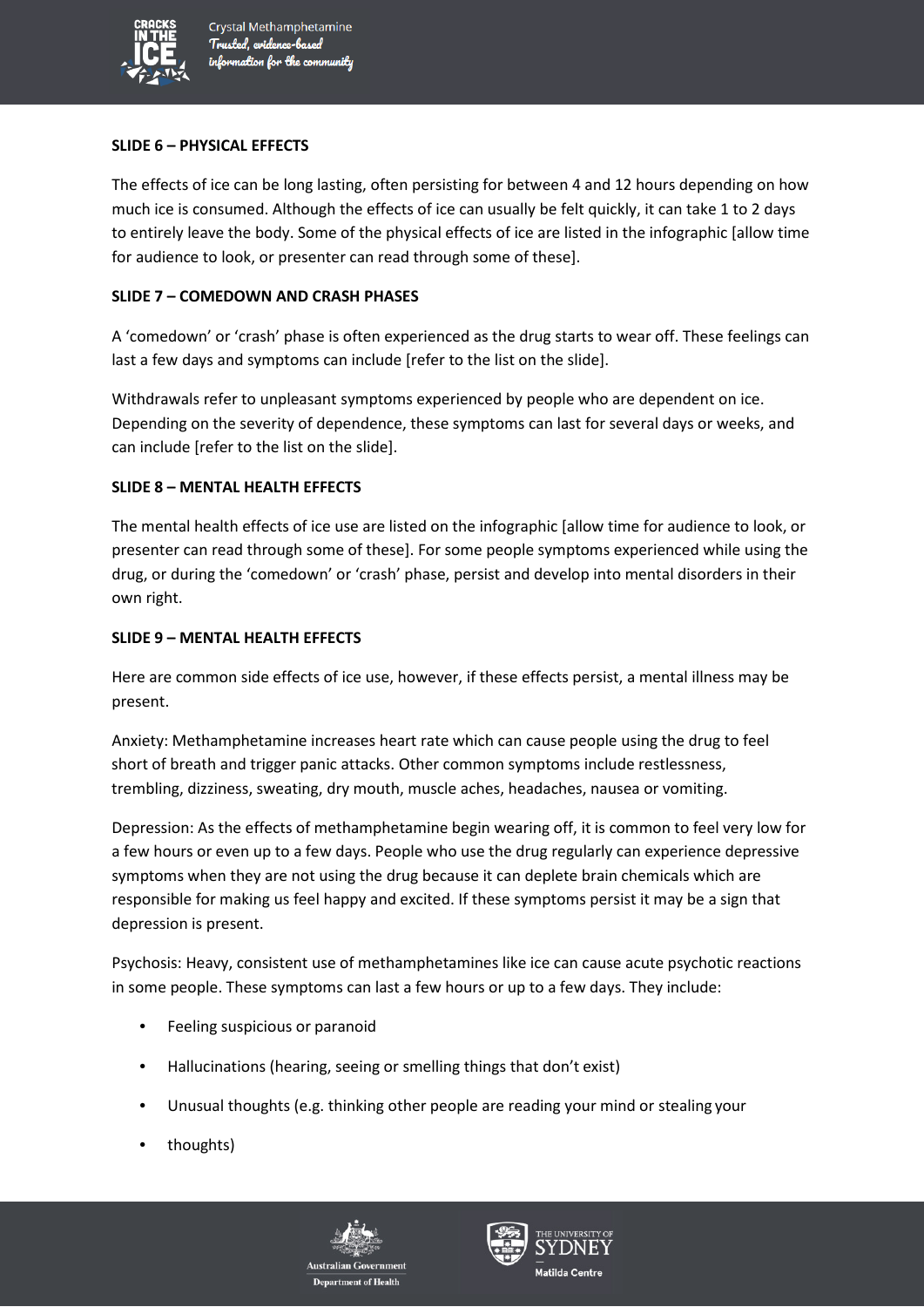

- Repetitive compulsive behaviour
- Muddled thoughts or incoherent speech

A small number of people may find these symptoms last much longer (e.g. more than a few weeks) or continue even when a person is not using ice. If these symptoms persist it may be a sign that an underlying psychotic disorder, such as schizophrenia, is present.

# **SLIDE 10 – WHAT HAPPENS WHEN YOU USE ICE WITH OTHER DRUGS?**

Combining ice with other drugs carries extra risks and makes its use even more dangerous. The more drugs a person takes (or is affected by) at a time, the more chance there is of something going wrong.

The infographics reveal some of the risks of using ice with stimulants or depressants.

- Using ice with stimulants (e.g. cocaine) can increase the risk of cardiovascular (heart) problems and substance-induced psychosis. People mixing these drugs can also increase their risk of experiencing serotonin syndrome, anxiety or panic attacks.
- Using ice with stimulant medications (e.g. Ritalin) can increase the risk of anxiety and panic attacks, heart problems and substance-induced psychosis. Using ice with some types of antidepressants can increase the risk of serotonin syndrome, especially among people that are on a Selective serotonin reuptake inhibitor (SSRI) antidepressant.
- Using ice with depressants such as alcohol, cannabis, heroin or benzodiazepines ('depressants') places extra strain on the heart which may lead to serious complications, especially among people with pre-existing heart problems. Using ice with cannabis can increase a persons' risk of experiencing mental health problems, including psychotic symptoms, especially in those who have existing mental health problems.

## **SLIDE 11 – FAMILIES AND FRIENDS**

In addition to providing general information about ice and its effects, the Cracks in the Ice community toolkit also has more targeted resources for many groups of people who are affected by ice use in Australia. These groups include family and friends of people who use ice, health professionals, local communities and schools.

The family and friends section of Cracks in the Ice provides information on how to support a loved one who is using ice and where family and friends can go for support. One of the most frequently asked questions is how to start the conversation about ice use.

## **SLIDE 12 – STARTING THE CONVERSATION**

Starting the conversation about a loved one's ice use can be tricky. Having that initial conversation



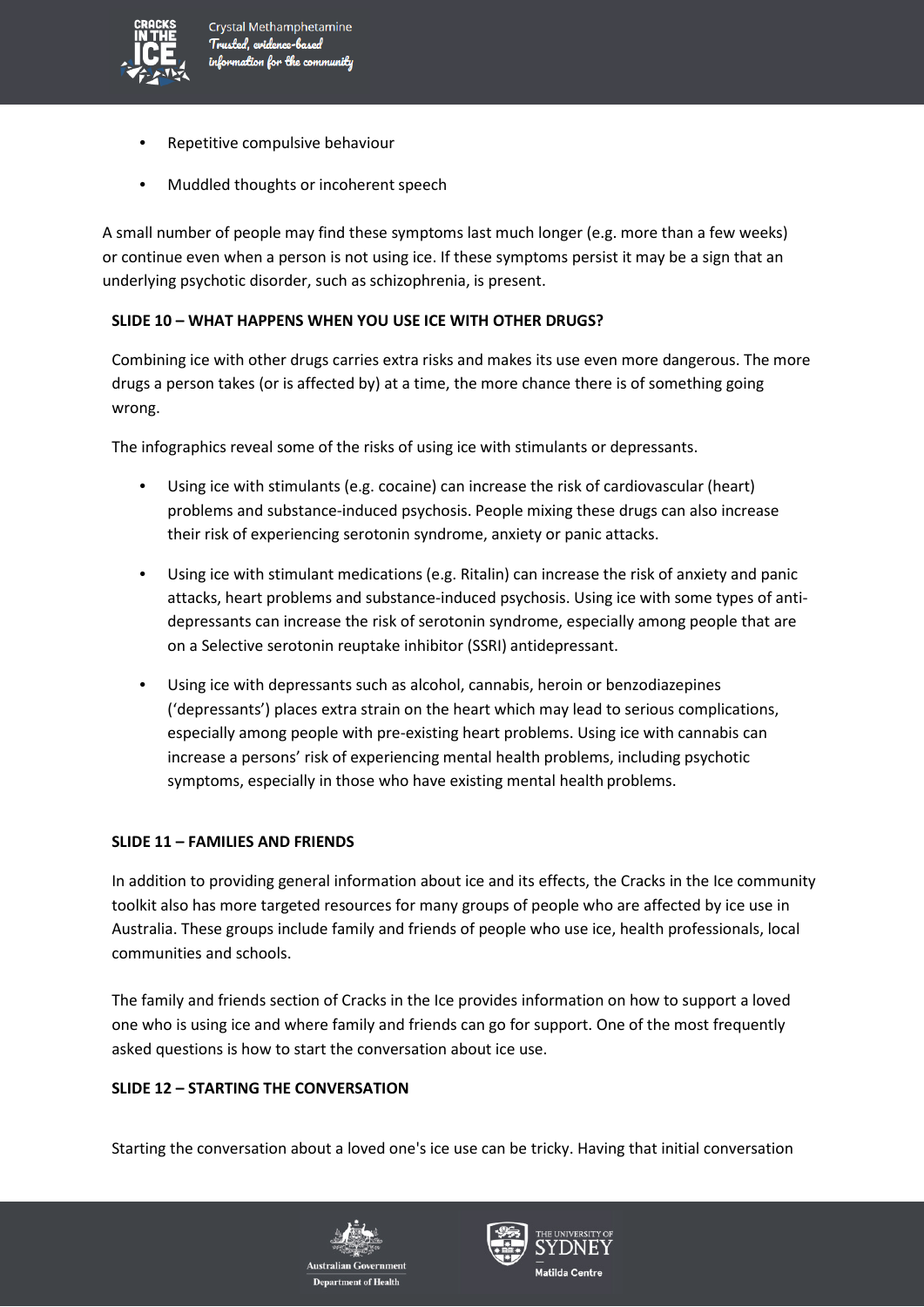

may not meet all of your expectations and resolve everything but can be critical in setting the scene for further conversations in which you are considered a trusted confidant.

Here are some tips for starting a conversation when you are concerned about a loved one's ice use.

- Gather information to make sure you understand what ice is and its effects.
- Have a clear idea of what it is that concerns you about ice.
- Arrange a suitable time to talk when you will have some privacy and you won't be interrupted.
- Ask what they know about ice; don't make assumptions about their knowledge of thedrug.
- Don't tell them what to do and try not to be judgemental.
- Let them know you care about them. People will be more likely to listen and engage in conversation if they feel valued and respected.
- Be trustworthy and supportive so they know that they can rely on you in a time of need. Make sure they know your conversation will be kept confidential.

### **SLIDE 13 – RESOURCES FOR PROFESSIONALS**

The Cracks in the Ice online toolkit also contains a lot of resources for Health Professionals including "Quick Tips" for managing and working with clients. An example of one of the quick tips is "Do's and Don't of Managing Anger and Aggression".

Use of ice can increase **paranoid** and **irrational thoughts,** mood swings, and **irritability,** amongst many other side effects. Although not everyone who uses ice will become violent or aggressive, these side effects can make some individuals more likely to exhibit violent behaviours. This is a key area of concern for health professionals working with people who use ice.

In general, episodes of aggression are usually triggered by a particular event, which may involve circumstances that have led the client to feel threatened or frustrated.

## **SLIDE 14 – DO'S AND DON'TS**

The following signs may indicate that a client could potentially become aggressive or violent:

- Appearance: intoxicated, bloodstained, carrying anything that could be used as aweapon.
- Physical activity: restless or agitated, pacing, standing up frequently, clenching of jaw or fists, hostile facial expressions with sustained eye contact, entering 'off limit' areas uninvited.
- Mood: angry, irritable, anxious, tense, distressed, difficulty controlling emotions.
- Speech: loud, swearing or threatening, sarcastic, slurred.



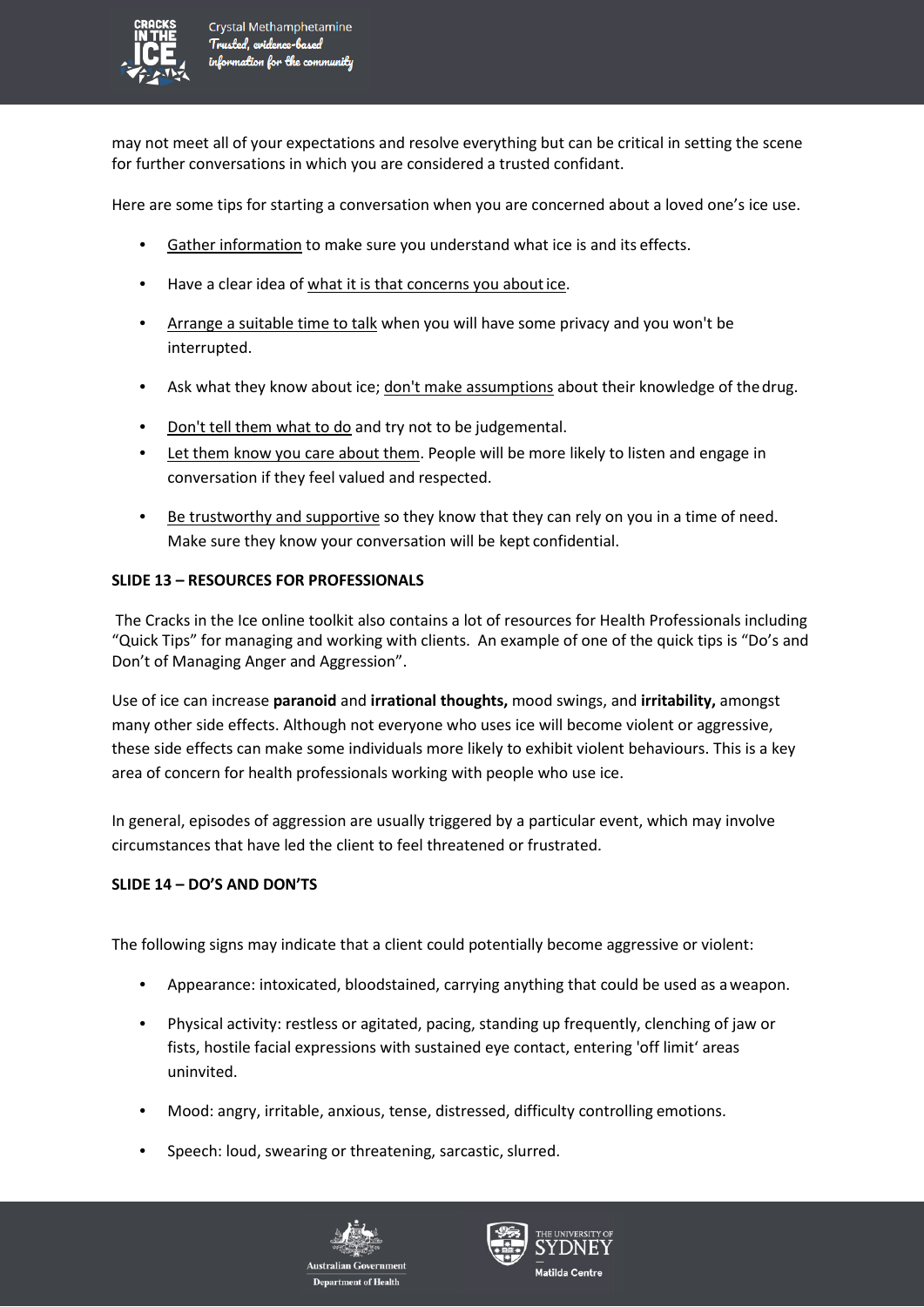

Crystal Methamphetamine Trusted, evidence-based information for the community

• Worker's reaction: fear, anxiety, unease, frustration, anger.

If a client becomes aggressive, threatening or potentially violent, it is important for alcohol and other drug workers to respond in accordance with the policies and procedures specific to their service. It is also important for service providers to have knowledge of how to respond to challenging behaviour, including physical threats or actual violence.

### **SLIDE 15 – DO'S AND DON'TS**

Here are some "do's and don'ts" tips to manage another person's anger or aggression. [read through the points on the slide or allow the audience to read through these themselves].

### **SLIDE 16 - TOOLS FOR PARENTS**

This is a parent tool taken from the Cracks in the Ice community toolkit.

As a parent or guardian, it is normal to feel responsible for your child's life and the decisions they make. Research has shown there are many ways in which parents can minimise the chances that a young person will use illegal drugs, including ice, or experience harms from their use.

### **SLIDE 17 – TOOLS FOR PARENTS**

#### **1. BE A ROLE MODEL**

It's important to set a good example, as your behaviour and attitude towards ice and other drugs can have a big influence on your child's behaviour. Avoid contradictions between what you tell them and what you do and try to find fun ways to deal with problems that don't involve drugs.

### **2. BE INVOLVED IN THEIR LIVES**

Get involved and show an interest in their hobbies and activities. Aim to spend time with your child regularly where you can give them your undivided attention. One way of doing this is to set up a routine of having meals together or helping them with their homework. If they go out, ask them about where they are going and who they are going with and make this discussion a regular part of your conversation. Knowing who your child is with and where they are can help reduce risk. It's also important to restrict internet access to central areas in the house. Peer influence exerts a huge effect on your child's behaviour, so it is natural to want to help your child choose the right friends. If you pick your child up from school or after school activities, be open to inviting their friends to your house. You can also build a support network by getting to know their parents. If you have good reason to believe your child's friends are involved in ice or other drugs, be prepared to support them to find a new set of friends by engaging them in some new activities.

## **SLIDE 18 – TOOLS FOR PARENTS**

#### **3. ESTABLISH AND MAINTAIN GOOD COMMUNICATION**

Encourage them to share their thoughts, feelings, and opinions to show you value what they think. This will allow them to be honest and not just say what they think you want to hear. Try not to



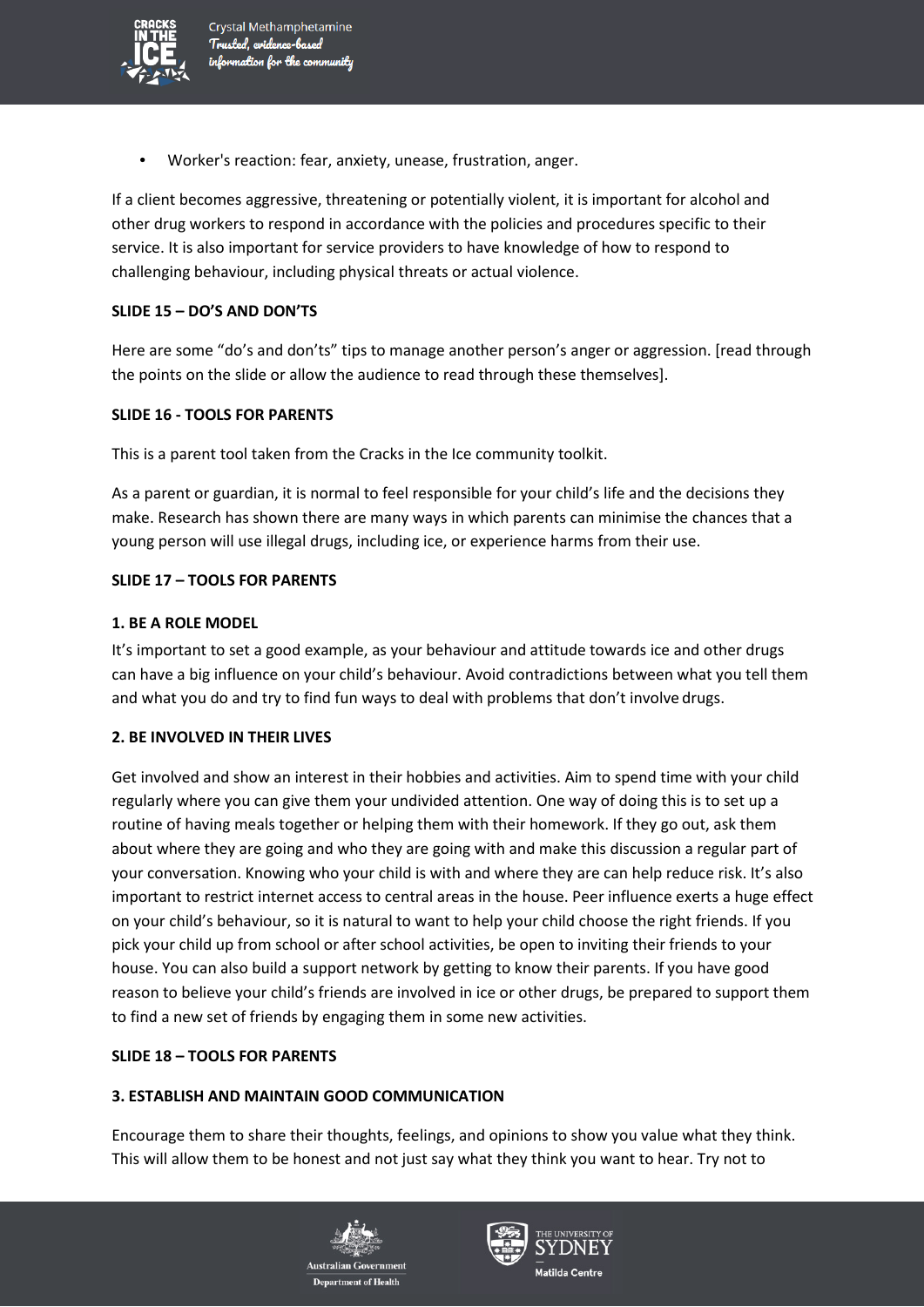

lecture them, it is important to listen to their thoughts and concerns and offer help and support. Try and make yourself somehow available most of the time. For example, make sure your child can contact you easily if they are at a party. And most importantly, let your child know that you are always ready and willing to talk and listen.

### **SLIDE 19 – WHERE AND WHEN DO I GET HELP?**

For free and confidential advice about alcohol and other drugs in Australia, people can call the National Alcohol and Other Drug Hotline on 1800 250 015. It will automatically direct you to the Alcohol and Drug Information Service in your state or territory. These local alcohol and other drug telephone services offer support, information, counselling and referral to services.

A number of other services where you can find information and support, are also available on the Cracks in the Ice website on the When and where do I get help? page.

### **SLIDE 20 – WHAT TYPE OF HELP IS AVAILABLE?**

This is a very brief summary of the help that is available for those experiencing problems with ice use. More detailed information about these services, and who is best suited to certain treatment options, is available in the Families and Friends section on the Cracks in the Ice website.

If you are unsure of which option is best for you or a loved one, your local doctor should be able to conduct an initial assessment and refer you to a service which fits your needs.

- Psychologists create a safe space for people to come and talk about things they might not feel comfortable talking about with families/friends. They can assist people who are trying to understand their thoughts and feelings and help them to learn skills and techniques to manage these thoughts and feelings. For people who are ready, a psychologist can help with setting goals to encourage changes in a person's life. A psychologist can deliver Cognitive Behaviour Therapy and Motivational Interviewing which are detailed on the Cracks in the Ice website.
- Drug Counselling appointments can also be booked with a trained counsellor at a drug and alcohol service. Some services may also be able to help with concurrent mental health issues such as anxiety disorders and depression.
- Outreach Support can be provided by a trained health professional who visits a person's home to help them complete daily activities and supports them in tasks such as securing safe housing and attending health check-ups. They may also be trained in providing counselling support for both drug and mental health issues. This option is particularly suitable for people who are severely dependent on ice and unable to attend regular counselling appointments at a clinic due to housing or financial issues.
- Online Treatment Programs can involve 'chatting' to a trained counsellor over the internet in